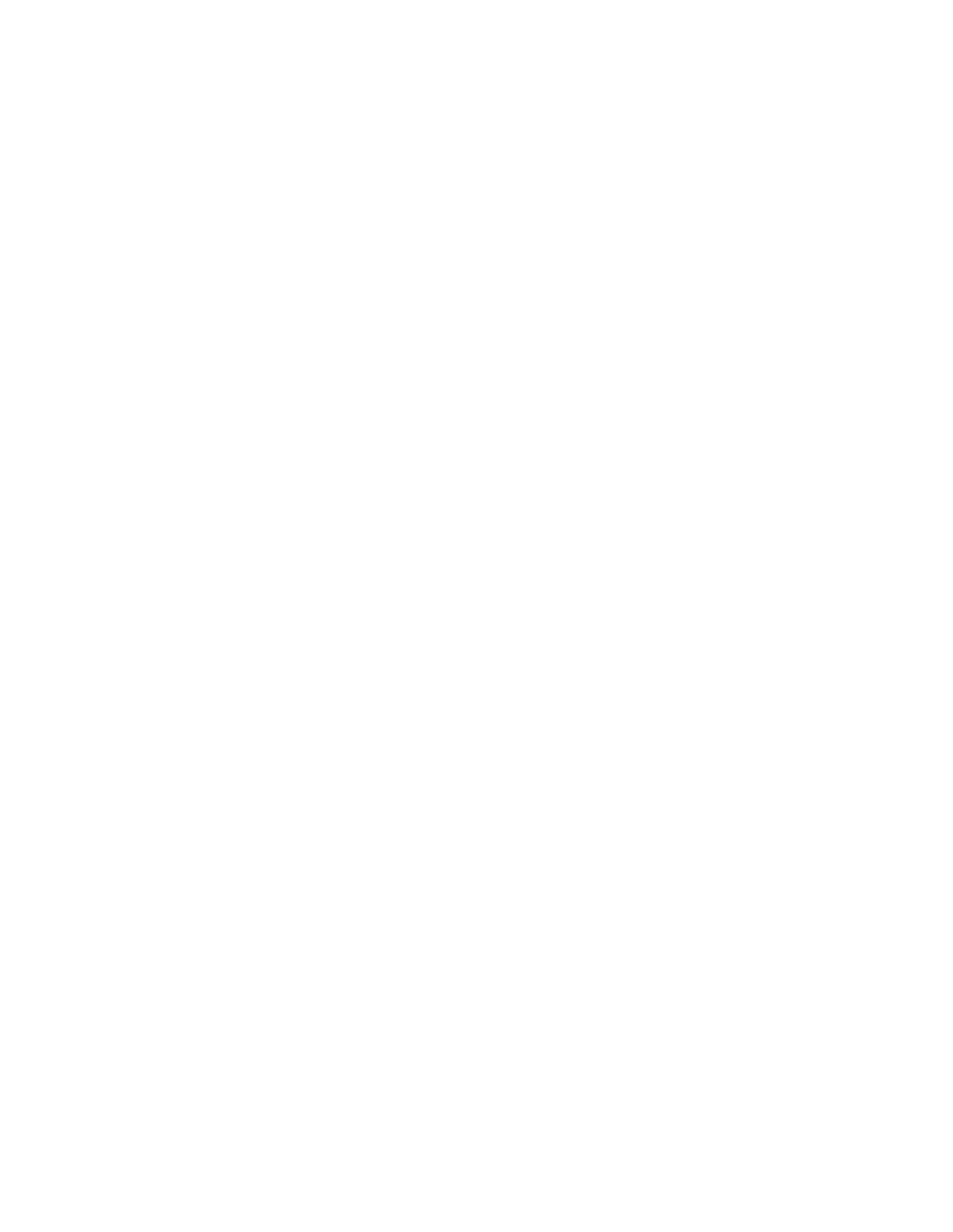#### **In the case of Ljajić v. Serbia,**

The European Court of Human Rights (Third Section), sitting as a Committee composed of:

Ján Šikuta, *President,* 

Iulia Antoanella Motoc,

Branko Lubarda, *judges,*

and Marialena Tsirli, *Deputy Section Registrar,*

Having deliberated in private on 30 June 2015,

Delivers the following judgment, which was adopted on that date:

### PROCEDURE

1. The case originated in an application (no. 58385/13) against the Republic of Serbia lodged with the Court under Article 34 of the Convention for the Protection of Human Rights and Fundamental Freedoms ("the Convention") by four Serbian nationals, Mr Fuad Ljajić, Ms Alma Ljajić, Mr Ertan Ljajić and Ms Samra Ljajić ("the applicants"), on 8 July 2013.

2. The applicants were represented by Mr E. Fetahović, a lawyer practising in Novi Pazar. The Serbian Government ("the Government") were represented by their Agent, Ms V. Rodić.

3. On 24 September 2013 the application was communicated to the Government.

4. The Government objected to the examination of the application by a Committee. After having considered the Government's objection, the Court rejects it.

## THE FACTS

#### I. THE CIRCUMSTANCES OF THE CASE

5. The applicants were born in 1957, 1984, 1989 and 1991, respectively, and live in Novi Pazar.

6. The applicants' late wife and mother, Ms Sadija Ljajić was employed by "*Raška" Holding kompanija AD* Novi Pazar (hereinafter "the debtor"), which was, at the relevant time, a company predominantly comprised of socially-owned capital.

7. On 14 December 2005 the Municipal Court (*Opštinski sud*) in Novi Pazar ordered the debtor to pay Ms Sadija Ljajić certain amount on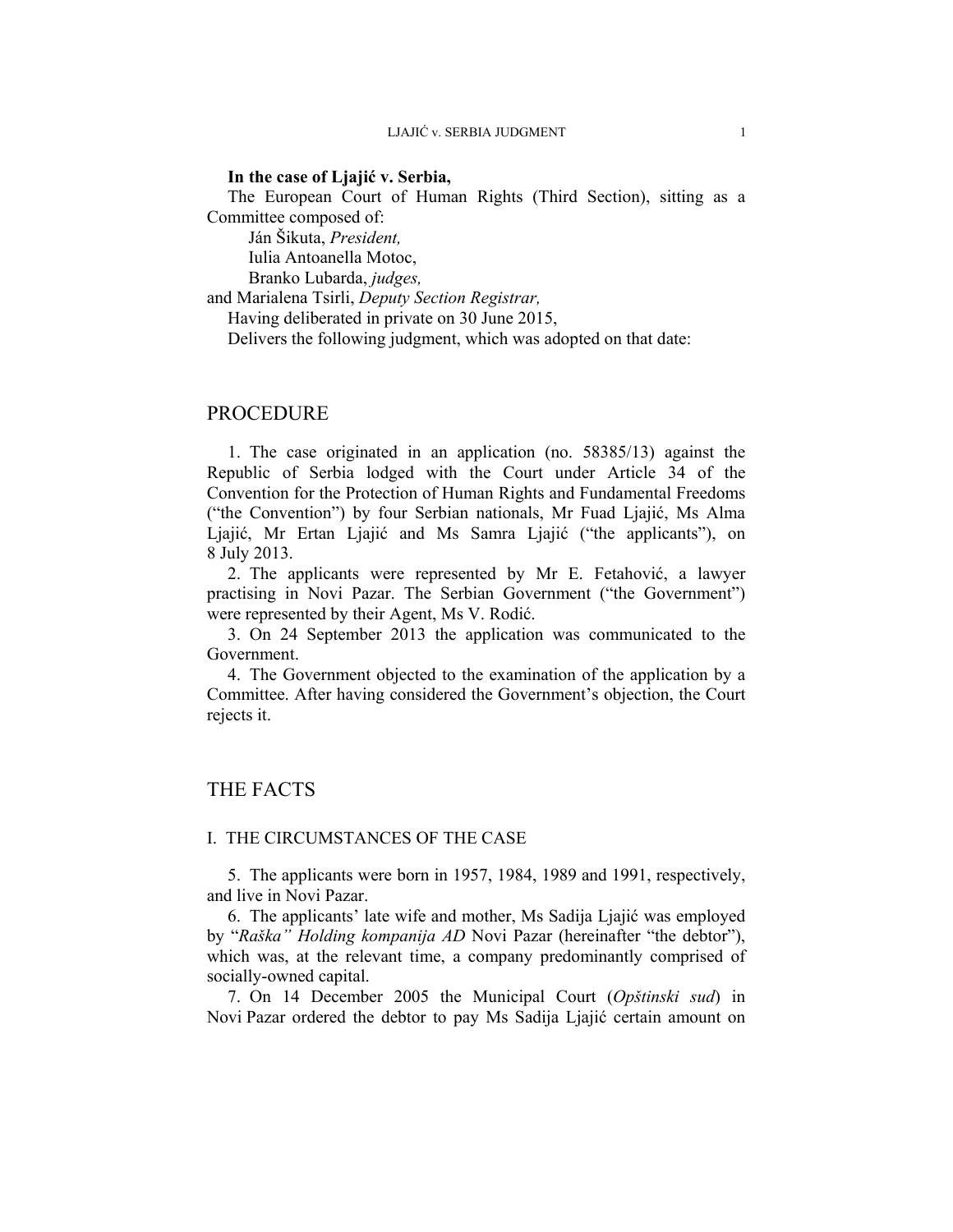account of salary arrears and social insurance contributions, plus the costs of the civil proceedings.

8. On 10 October 2006, upon Ms Ljajić's request to that effect, the Municipal Court in Novi Pazar ordered the enforcement of the judgment of 14 December 2005 by means of a bank transfer and ordered the debtor to pay Ms Ljajić the enforcement costs.

9. On 24 April 2013 Ms Sadija Ljajić passed away. On 9 September 2013 the Novi Pazar First Instance Court issued a decision declaring Mr Fuad Ljajić as the sole inheritor of late Sadija Ljajić.

10. In view of these facts, the applicants' representative informed the Court that Ms Alma Ljajić, Mr Ertan Ljajić and Ms Samra Ljajić no longer intend to pursue their application before the Court.

11. On 25 October 2013 the Commercial Court (*Trgovinski sud*) in Kraljevo opened insolvency proceedings in respect of the debtor (St. 17/2013). On 5 January 2014 Mr Fuad Ljajić submitted his claims for the payment of the amount ordered by the judgment of 14 December 2005. The insolvency proceedings are still pending.

### II. THE RELEVANT DOMESTIC LAW

12. The domestic law concerning the status of socially/State-owned companies and insolvency proceedings is outlined in the cases of *Marčić and Others v. Serbia*, no. 17556/05, § 29, 30 October 2007; *R. Kačapor and Others v. Serbia*, nos. 2269/06 *et al.*, §§ 68-76, 15 January 2008; *Adamović v. Serbia*, no. 41703/06, §§ 17-21, 2 October 2012; and *Sokolov and Others v. Serbia* (dec.), nos. 30859/10, § 20, 14 January 2014.

### THE LAW

### I. AS REGARDS APPLICANTS MS ALMA LJAJIĆ, MR ERTAN LJAJIĆ AND MS SAMRA LJAJIĆ

13. The Court takes note of the information by the applicants' representative that these three applicants no longer intend to pursue their application before the Court. The Court finds no reason to justify a continued examination of their application. It, therefore, decides to strike the application out regarding these three applicants pursuant to Article 37 § 1 (a) of the Convention. The fourth applicant, Mr Fuad Ljajić continues to pursue his application before the Court.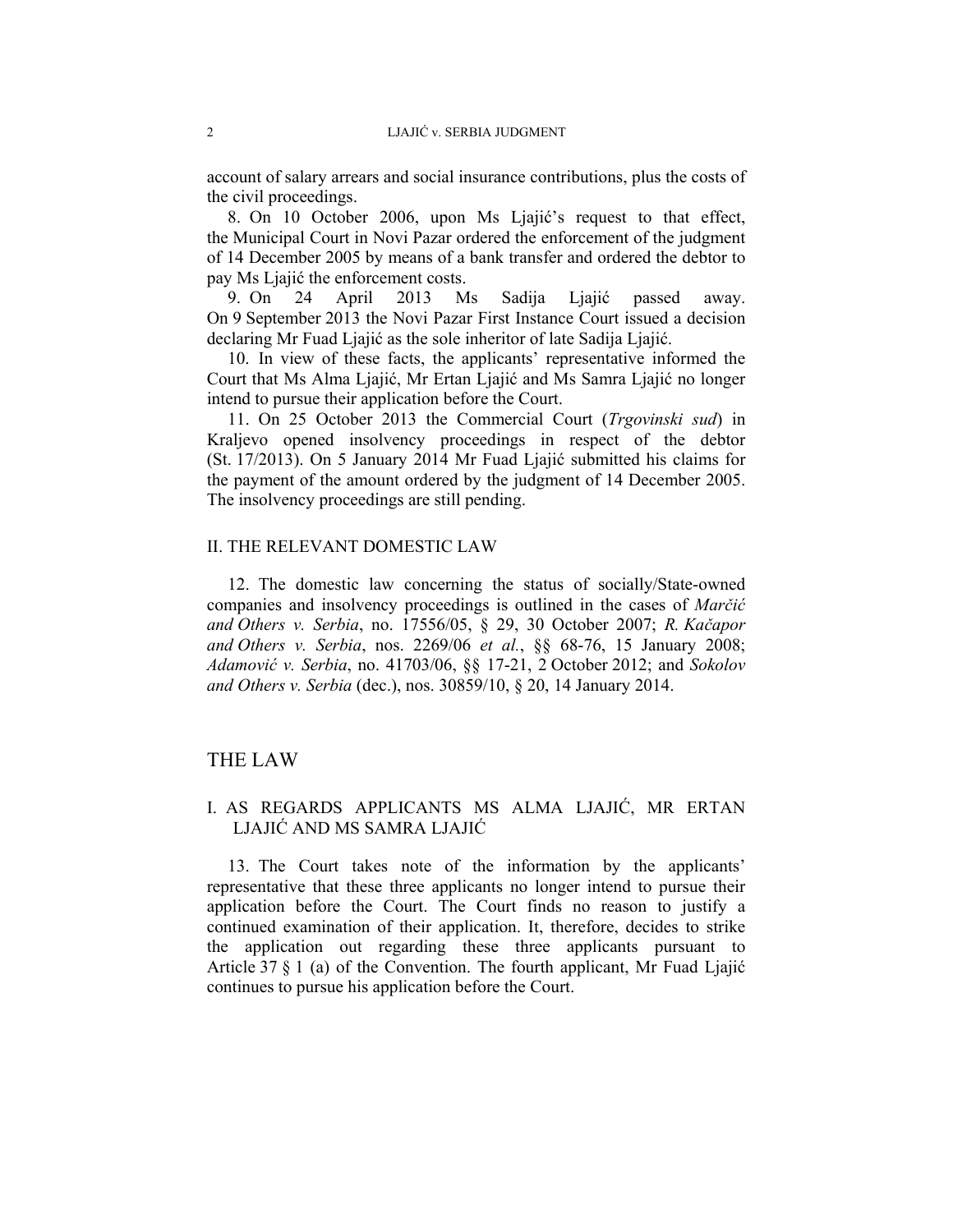#### LJAJIĆ v. SERBIA JUDGMENT 3

### II. ALLEGED VIOLATION OF ARTICLE 6 § 1 OF THE CONVENTION AND ARTICLE 1 OF PROTOCOL No. 1 AS REGARDS MR FUAD LJAJIĆ

14. The applicant complained about the non-enforcement of the final court judgment rendered in favour of his late wife. The relevant provisions of Articles 6 § 1 of the Convention and Article 1 of Protocol No. 1 to the Convention read as follows:

#### **Article 6 § 1**

"In the determination of his civil rights and obligations ..., everyone is entitled to a fair and public hearing within a reasonable time by an independent and impartial tribunal established by law."

#### **Article 1 of Protocol No. 1**

"Every natural or legal person is entitled to the peaceful enjoyment of his possessions. No one shall be deprived of his possessions except in the public interest and subject to the conditions provided for by law and by the general principles of international law.

The preceding provisions shall not, however, in any way impair the right of a State to enforce such laws as it deems necessary to control the use of property in accordance with the general interest or to secure the payment of taxes or other contributions or penalties."

#### **A. Admissibility**

- 15. The Government disputed the applicant's *locus standi*.
- 16. The applicant disagreed.

17. The Court has previously accepted that the late applicants' close relatives could maintain applications with complaints concerning various aspects of Article 6 of the Convention provided they have a sufficient interest in so doing (see *Raimondo v. Italy*, 22 February 1994, Series A no. 281-A; *Andreyeva v. Russia* (dec.), no. 76737/01, 16 October 2003; *Mihailov v. Bulgaria* (dec.), no. 52367/99, 9 September 2004; *Stojkovic v. "the former Yugoslav Republic of Macedonia"*, no. 14818/02, § 26, 8 November 2007; and *Grosz v. France* (dec.), no. 14717/06, 16 June 2009). In the cases where the applicant is a close relative of a direct victim and lodges the application to the Court after the direct victim's death, the Court has also recognised the standing of such an applicant if the following criteria were fulfilled: the transferability of the right, the legitimate interest and the direct effect on patrimonial rights (see *Sanles Sanles v. Spain* (dec.), no. 48335/99, ECHR 2000-XI; *Marie-Louise Loyen and Bruneel v. France*, no. 55929/00, §§ 28-29, 5 July 2005; and *Ressegatti v. Switzerland*, no. 17671/02, § 25, 13 July 2006).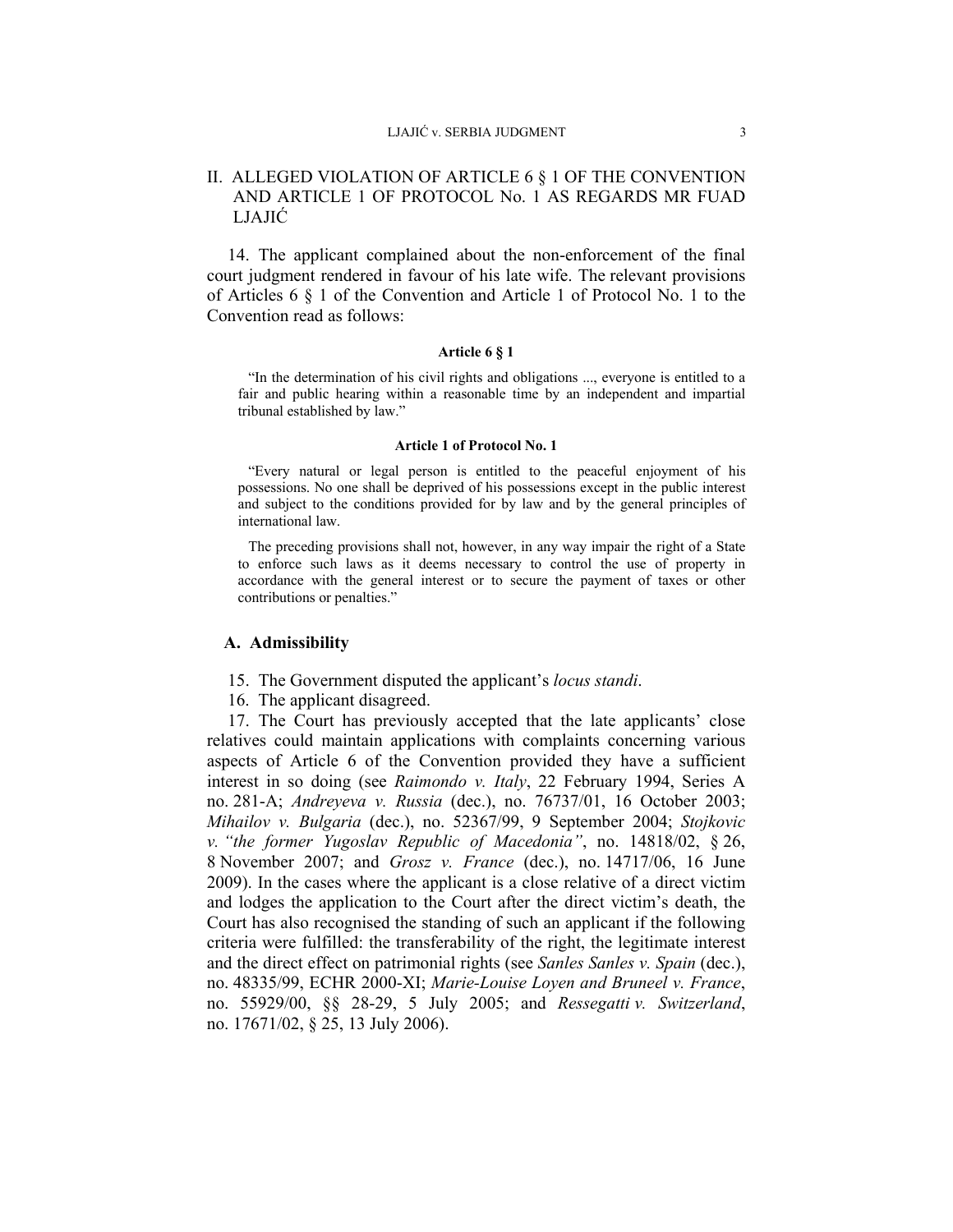18. In the present case, the Court notes that the applicant has been declared the sole inheritor of late Sadija Ljajić. He belongs to the first order of heirs, as well as to the compulsory heirs of late Sadija Ljajić. The Court further notes that the application with no doubt concerns transferable rights, that the applicant has a "definite pecuniary interest" in the proceedings at issue (see *mutatis mutandis*, *Marčić and Others*, cited above, § 39) and that the alleged violation of Article 6 and Article 1 of Protocol No. 1 could have a direct effect on his patrimonial rights.

19. Given all the above stated, the Court finds that the applicant has standing to proceed with his application. Accordingly, the Government's objection must be dismissed.

20. As the application is neither manifestly ill-founded within the meaning of Article 35  $\S$  3 (a) of the Convention nor inadmissible on any other grounds, it must be declared admissible.

### **B. Merits**

21. The Court notes that the domestic judgment under consideration in the present case has remained unenforced for more than nine years.

22. The Court has frequently found violations of Article 6 of the Convention and/or Article 1 of Protocol No. 1 to the Convention in cases raising issues similar to those raised in the present case (see *R. Kačapor and Others*, cited above, §§ 115-116 and 120; *Crnišanin and Others v. Serbia*, nos. 35835/05 et seq., §§ 123-124 and 133-134, 13 January 2009).

23. Having examined all the material submitted to it, the Court considers that the Government have not put forward any fact or argument capable of persuading it to reach a different conclusion in the present circumstances. Accordingly, there has been a breach of Article 6 of the Convention and Article 1 of Protocol No. 1 to the Convention also in the case under consideration.

#### III. APPLICATION OF ARTICLE 41 OF THE CONVENTION

24. Article 41 of the Convention provides:

"If the Court finds that there has been a violation of the Convention or the Protocols thereto, and if the internal law of the High Contracting Party concerned allows only partial reparation to be made, the Court shall, if necessary, afford just satisfaction to the injured party."

#### **A. Damage, costs and expenses**

25. The applicant claimed that the State should pay him, from its own funds, the judgment debt, plus the costs of the enforcement proceedings,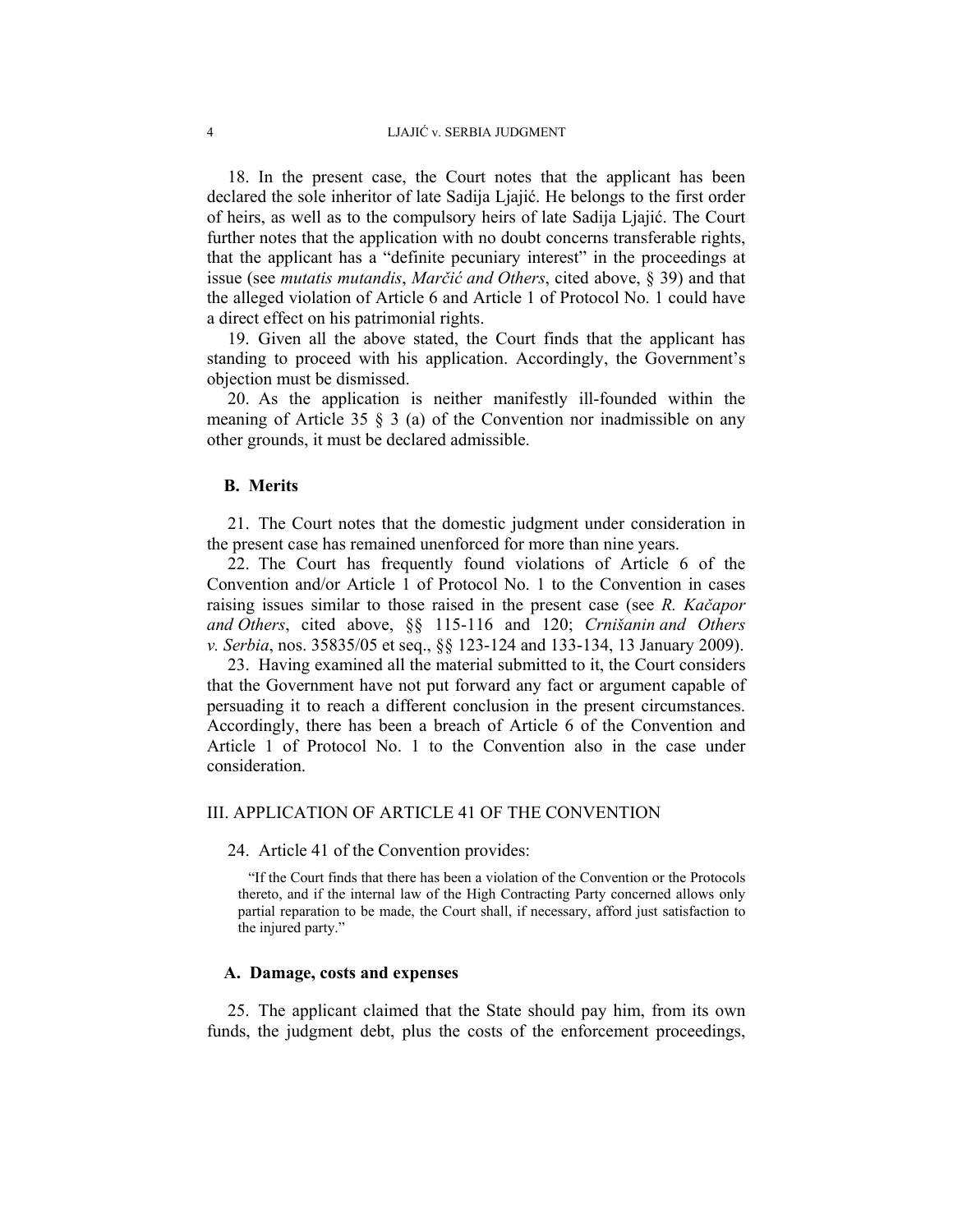4,800 euros (EUR) in respect of non-pecuniary damage and EUR 480 for costs and expenses incurred before the Court.

26. The Government contested these claims.

27. Having regard to the violations found in the present case and its own case-law (see, for example, *R. Kačapor and Others*, cited above §§ 123-26; and *Crnišanin and Others*, cited above, § 139), the Court considers that the Government should pay the sums awarded in the final domestic judgment of 14 December 2005 (see paragraph 7 above), as well as the established costs of the enforcement proceedings (see paragraph 8 above).

28. As regards non-pecuniary damage, the Court considers that the applicant sustained some non-pecuniary loss arising from the breaches of the Convention found in this case. He also incurred costs and expenses. The Court awards EUR 2,000 to the applicant, to cover non-pecuniary damage, costs and expenses.

### **B. Default interest**

29. The Court considers it appropriate that the default interest rate should be based on the marginal lending rate of the European Central Bank, to which should be added three percentage points.

# FOR THESE REASONS, THE COURT, UNANIMOUSLY,

- 1. *Decides* to strike the application out of its list of cases insofar as it has been introduced by Ms Alma Ljajić, Mr Ertan Ljajić and Ms Samra Ljajić;
- 2. *Declares* the application admissible insofar as it has been introduced by Mr Fuad Ljajić;
- 3. *Holds* that there has been a violation of Article 6 of the Convention and Article 1 of Protocol No. 1 to the Convention;
- 4. *Holds*

(a) that the respondent State is to pay Mr Fuad Ljajić, from its own funds and within three months, the sums awarded in the final domestic judgment of 14 December 2005, as well as the established costs of the enforcement proceedings, less any amounts which may have already been paid on this basis;

(b) that the respondent State is to pay the applicant Mr Fuad Ljajić, within the same period, EUR 2,000 (two thousand euros) in respect of non-pecuniary damage, costs and expenses, plus any tax that may be